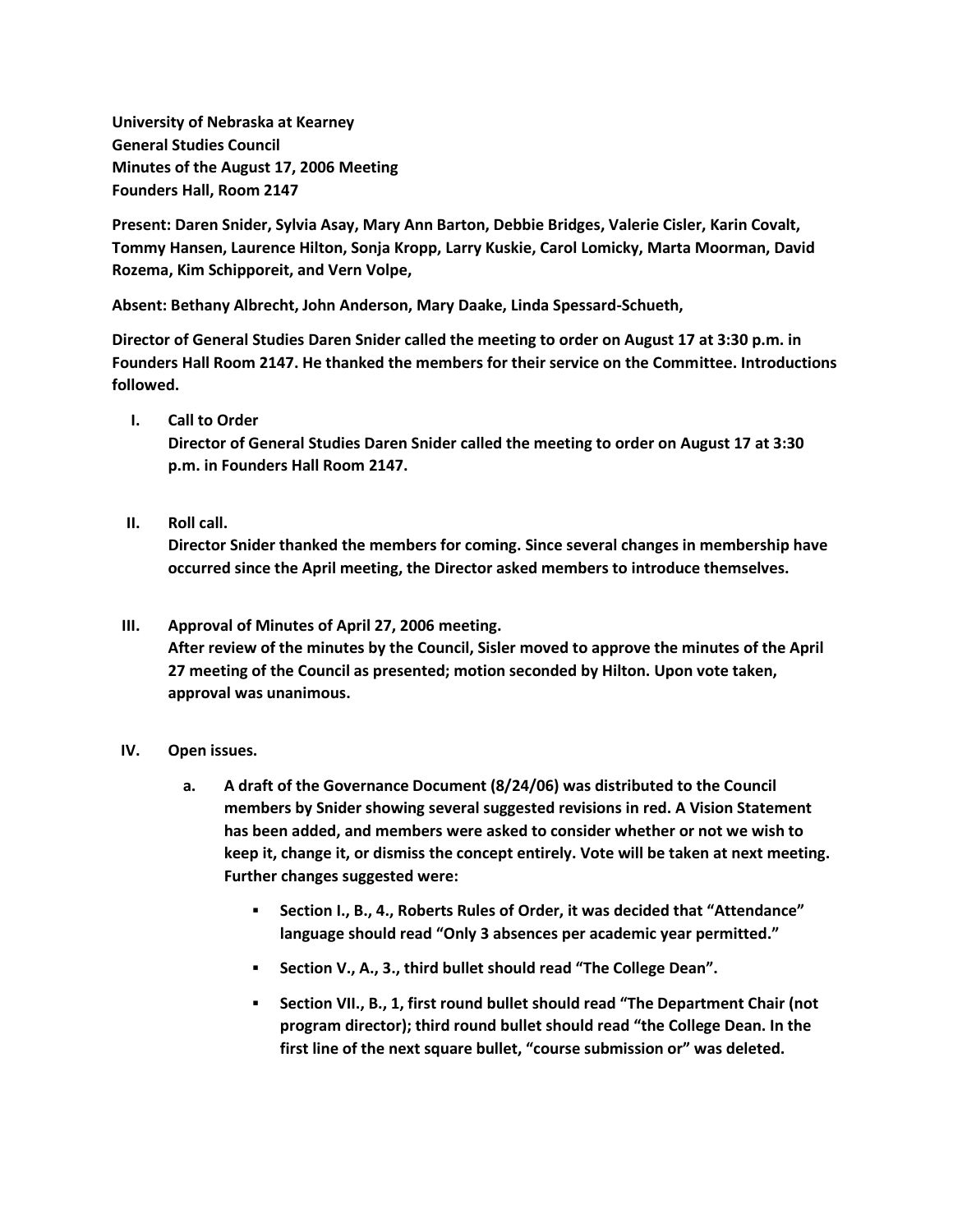**Section VIII., B., should read, "Colleges are encouraged to accommodate those students who change majors."**

**The Committee will review these changes and vote upon the changes at the September 7 meeting. Upon approval by the Council, the Governance Document will be forward to the Senior Vice Chancellor for approval.**

**Director Snider asked the Council what the Council wished to do with the "Fundamental GS Program Changes" that former GS Director Powell had distributed last Spring. The Council asked for copies, and this item will be discussed at the next meeting.**

- **b. GS Assessment reports are due October 1, and the APR is scheduled for next spring.**
- **V. New Business.**
	- **a. Snider participated in an on-line conference of CLA???, a test of general skills. UNL and UNO are piloting this program, along with other institutions. This is a priority project for one of the UN Regents. At this point, it is not mandatory to participate, so we can participate in the pilot project, or we can decide to do something else. Snider will send a copy of \_\_\_\_\_\_\_\_\_\_\_\_ assessment document to committee members.**

**Director Snider handed out list of conferences for General Studies and Assessment in AY 2006-07.**

- **b. Members of the GS Council were asked to forward their nominees to Director Snider for reviewers for the GS APR by October 1. Nominees should include one outside reviewer. This will be a good review prior to the March 2008 NCA visit.**
- **c. The Council was asked if they would like to have working sessions this year like the ones that were held monthly last academic year, or in the alternative, would they rather utilize subcommittees on assessment, curriculum, APR, outreach, ADP, etc.**
- **d. A list of meeting for AY 2006-07 were approved by the Council. All meetings will be held on the first Thursday of the month at 3:30 p.m. in FNDH 2147.**
- **e. Dr. Snider has set up a page on Blackboard for the use of the Council. He will post documents on the page if the Council would like to utilize this form of communication.**